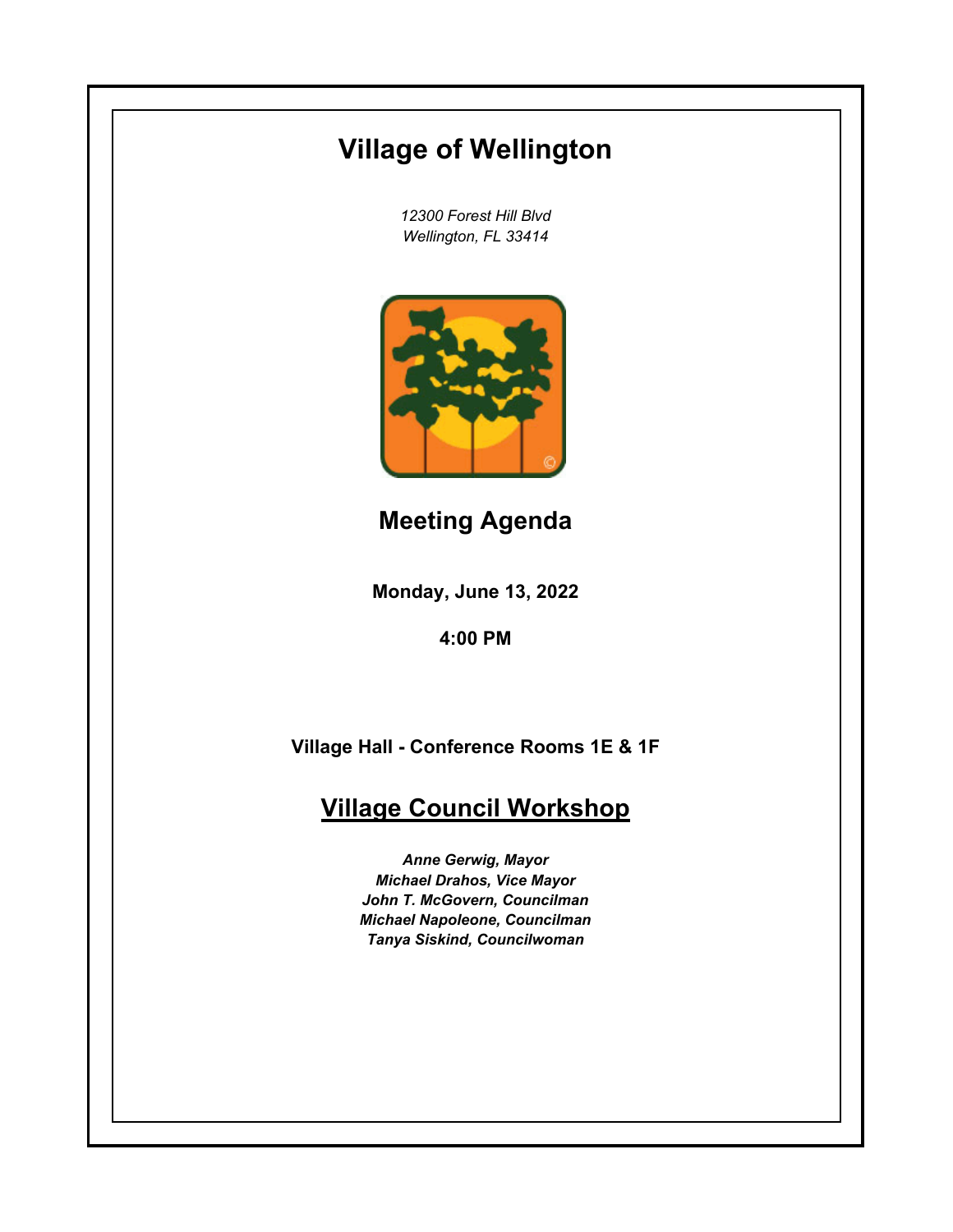#### **1. CALL TO ORDER**

#### **2. PLEDGE OF ALLEGIANCE**

#### **3. REVIEW OF COUNCIL AGENDA**

#### **A.** [22-5085](http://wellington.legistar.com/gateway.aspx?m=l&id=/matter.aspx?key=12179) SENATOR TINA POLSKY: LEGISLATIVE UPDATE

*Legislative Session Update by Senator Tina Polsky, District 29.*

**B.** [22-5092](http://wellington.legistar.com/gateway.aspx?m=l&id=/matter.aspx?key=12189) PRESENTATION OF FLORIDA GREEN BUILDING COALITION (FGBC) LOCAL GOVERNMENT GOLD CERTIFICATION AWARD

*Presentation of the Florida Green Building Coalition (FGBC) Local Government Gold Certification Award to the Village of Wellington.*

**C.** [22-4935](http://wellington.legistar.com/gateway.aspx?m=l&id=/matter.aspx?key=12018) RESOLUTION NO. R2022-19 (AUTHORIZATION TO ENTER INTO A COMPREHENSIVE AGREEMENT FOR THE DEVELOPMENT, CONSTRUCTION, OPERATION AND MAINTENANCE OF A RECREATIONAL FACILITY AT THE WELLINGTON COMMUNITY PARK SITE)

> A RESOLUTION OF WELLINGTON, FLORIDA'S COUNCIL AUTHORIZING THE MAYOR TO EXECUTE A COMPREHENSIVE AGREEMENT WITH WELLINGTON ATHLETICS, LLC FOR THE DEVELOPMENT. CONSTRUCTION, OPERATION AND MAINTENANCE OF A RECREATIONAL FACILITY AT THE WELLINGTON COMMUNITY PARK SITE; AND PROVIDING AN EFFECTIVE DATE.

*Authorization to enter into an agreement with Wellington Athletics, LLC, for the development,*  construction, operation and maintenance of the Wellington Community Park site, contingent on Council *approval of public financing.*

**D.** [22-5178](http://wellington.legistar.com/gateway.aspx?m=l&id=/matter.aspx?key=12277) MINUTES OF THE REGULAR WELLINGTON COUNCIL MEETING OF MAY 10, 2022

*Council approval of the Minutes of the Regular Wellington Council Meeting of May 10, 2022.*

**E.** [21-4897](http://wellington.legistar.com/gateway.aspx?m=l&id=/matter.aspx?key=11978) AUTHORIZATION TO AWARD A CONTRACT FOR THE PURCHASE AND DELIVERY OF FILL MATERIALS

*Authorization to award a contract to Florida Superior Sand, Inc. for the purchase and delivery of fill materials in the amount of approximately \$45,000 annually.*

**F.** [22-5094](http://wellington.legistar.com/gateway.aspx?m=l&id=/matter.aspx?key=12191) AUTHORIZATION TO PURCHASE AN IRRIGATION PUMP STATION REPLACEMENT, FROM HOOVER PUMPING SYSTEMS

*Authorization to purchase an irrigation pump station replacement, from Hoover Pumping Systems, including installation, at a cost of \$67,936.26.*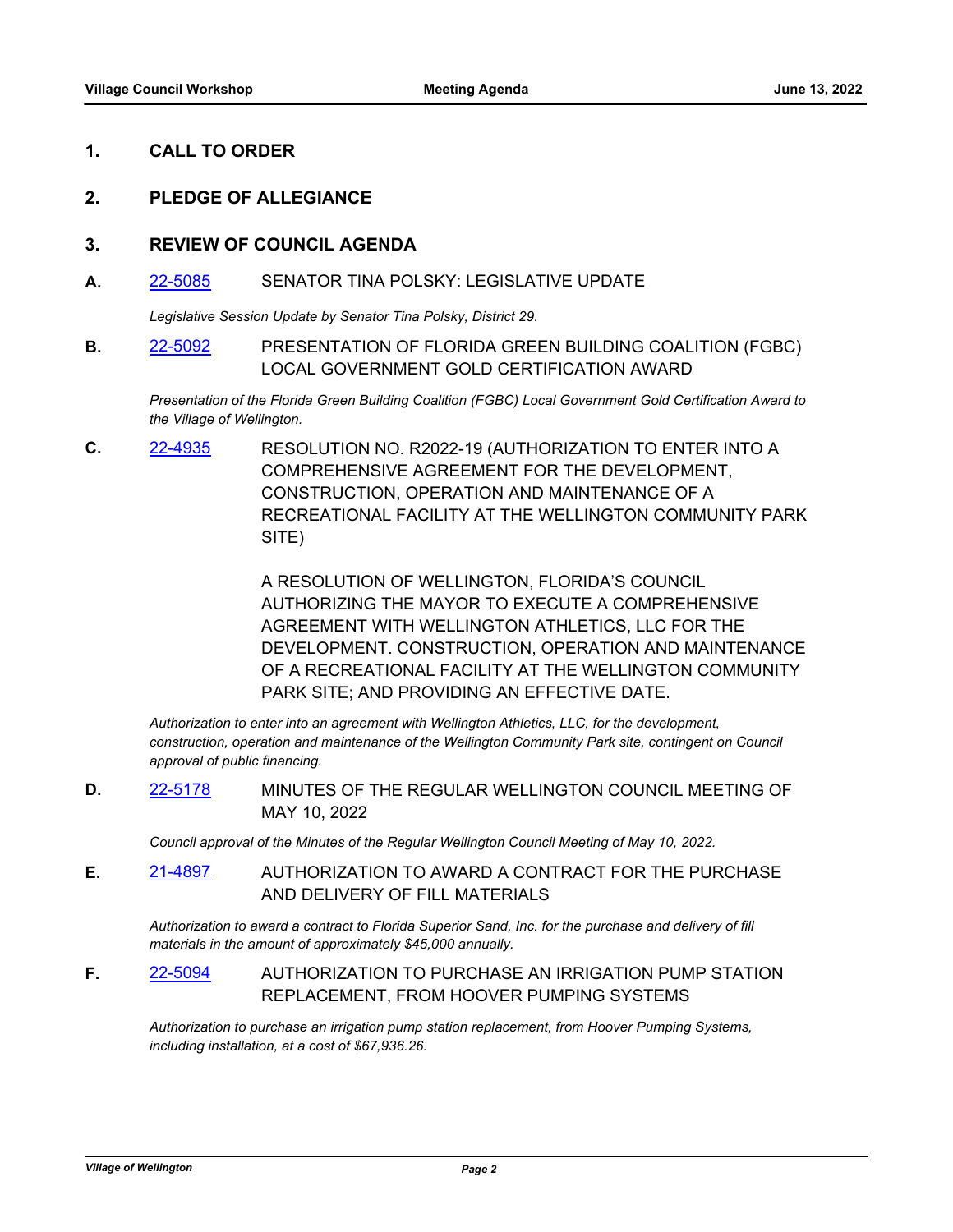**G.** [22-5114](http://wellington.legistar.com/gateway.aspx?m=l&id=/matter.aspx?key=12213) AUTHORIZATION TO AWARD A TASK ORDER TO FLORIDA DESIGN DRILLING CORPORATION FOR SURFICIAL AQUIFER WELL REHABILITATION SERVICES

*Authorization to award a task order to Florida Design Drilling Corporation for the rehabilitation of surficial aquifer wells R4, R8, and R10, in the amount of \$480,612.*

**H.** [22-5115](http://wellington.legistar.com/gateway.aspx?m=l&id=/matter.aspx?key=12214) AUTHORIZATION TO APPROVE A TASK ORDER TO PROVIDE ENGINEERING CONSULTING SERVICES FOR THE WASTEWATER LIFT STATION NO. 65 REHABILITATION PROJECT

*Authorization to approve a task order to Mock, Roos & Associates, Inc. to provide engineering consulting services for the Wastewater Lift Station 65 Rehabilitation project at a cost of \$69,320.*

**I.** [22-5116](http://wellington.legistar.com/gateway.aspx?m=l&id=/matter.aspx?key=12215) AUTHORIZATION TO UTILIZE EXISTING CONTRACTS FOR THE INTERSECTION MILLING AND RESURFACING PROJECT AT AERO CLUB DRIVE, BINKS FOREST DRIVE AND GREENVIEW SHORES BOULEVARD

*Authorization to utilize existing contracts for the milling and resurfacing project at the intersection of Aero Club Drive, Binks Forest Drive, and Greenview Shores Boulevard at a cost of \$141,926.88.*

**J.** [22-5118](http://wellington.legistar.com/gateway.aspx?m=l&id=/matter.aspx?key=12217) AUTHORIZATION TO UTILIZE A PALM BEACH COUNTY CONTRACT WITH WYNN & SONS ENVIRONMENTAL CONSTRUCTION CO., INC. FOR VARIOUS GOLF CART PATHWAYS

*Authorization to utilize Palm Beach County contract #R2020-1641 with Wynn & Sons Environmental Construction Co., Inc., as a basis for pricing, for various golf cart pathways at a cost of \$148,809.00.*

**K.** [22-5215](http://wellington.legistar.com/gateway.aspx?m=l&id=/matter.aspx?key=12318) AUTHORIZATION TO EXECUTE A GUARANTEED MAXIMUM PRICE (GMP) AMENDMENT FOR THE POOL FILTER REPLACEMENT PROJECT

*Authorization to execute a Guaranteed Maximum Price (GMP) Amendment with The Morganti Group, Inc. for the Pool Filter Replacement project, at a cost of \$263,426.84.*

**L.** [22-5104](http://wellington.legistar.com/gateway.aspx?m=l&id=/matter.aspx?key=12202) RESOLUTION NO. R2022-09 (PROVIDING FOR SUBMISSION OF PROPOSED CHARTER AMENDMENTS TO THE ELECTORATE FOR REFERENDUM AT THE AUGUST 23, 2022 ELECTION)

> A RESOLUTION OF WELLINGTON, FLORIDA'S COUNCIL AUTHORIZING THE SUBMISSION OF PROPOSED CHARTER AMENDMENTS ADOPTED IN ORDINANCES 2022-14 AND 2022-15 TO THE ELECTORS OF WELLINGTON FOR REFERENDUM AT THE AUGUST 23, 2022 ELECTION; AUTHORIZING THE PALM BEACH COUNTY SUPERVISOR OF ELECTIONS TO CONDUCT ALL LOGIC AND ACCURACY TESTS FOR THE 2022 WELLINGTON REFERENDUM ELECTION; AND PROVIDING AN EFFECTIVE DATE.

*Approval of Resolution No. R2022-09 designating the date, time and place for submission to the Wellington electors of the proposed amendments to Wellington's Charter adopted in Ordinance Nos. 2022-14 and 2022-15 and authorizing the Supervisor of Elections to conduct all logic and accuracy tests for the referendum questions.*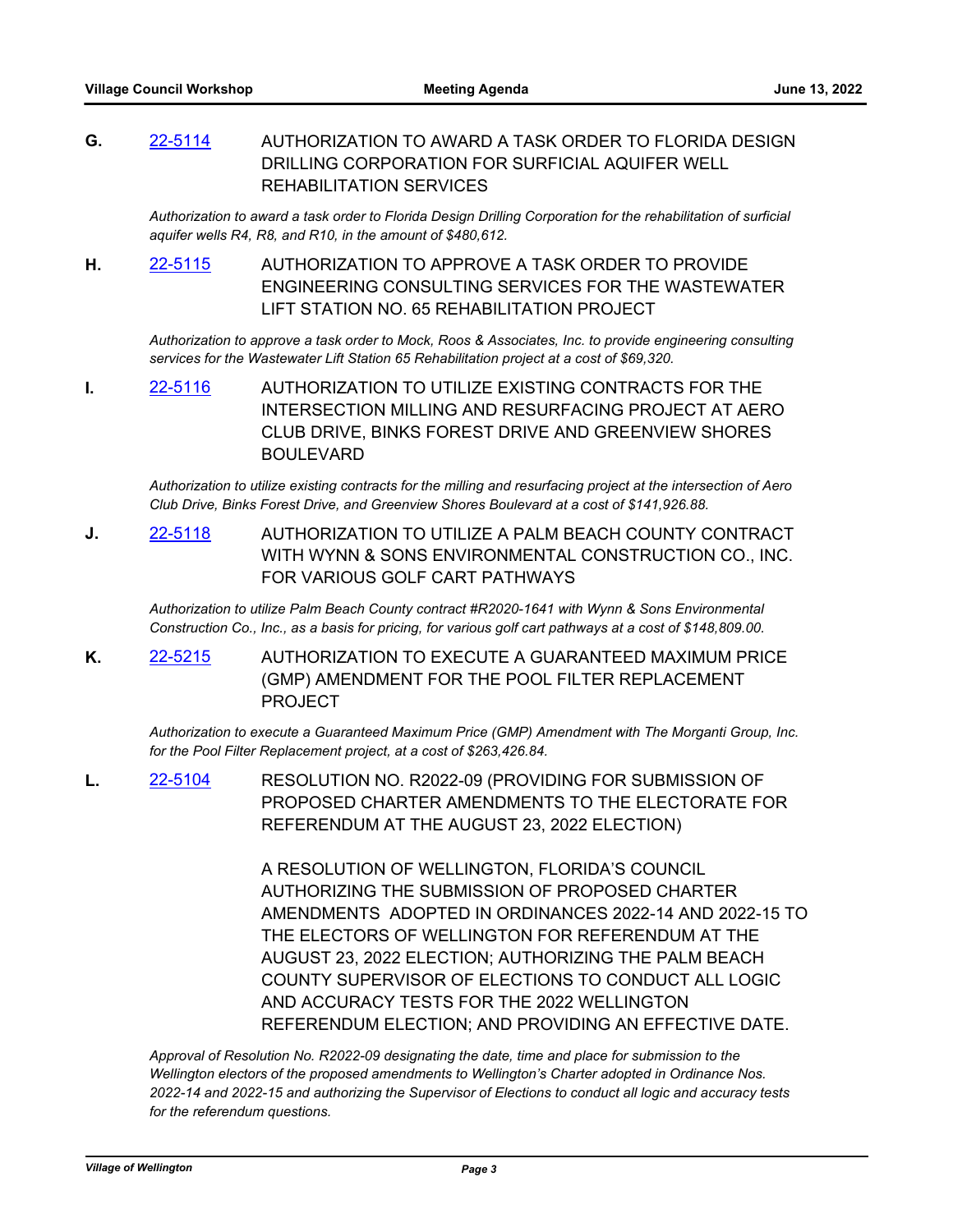**M.** [22-5158](http://wellington.legistar.com/gateway.aspx?m=l&id=/matter.aspx?key=12257) RESOLUTION NO. R2022-10 (ELECTION SIGNS ON DESIGNATED PUBLIC PROPERTY AND RIGHTS-OF-WAY POLICY)

> A RESOLUTION OF WELLINGTON, FLORIDA'S COUNCIL APPROVING A POLICY FOR ELECTION SIGNS ON DESIGNATED PUBLIC PROPERTY OR RIGHTS-OF-WAY; AND PROVIDING AN EFFECTIVE DATE.

*Approval of Resolution No. R2022-10 approving a policy for election signs on designated public property or rights-of-way.*

**N.** [22-5160](http://wellington.legistar.com/gateway.aspx?m=l&id=/matter.aspx?key=12259) RESOLUTION NO. R2022-11 (BOARD MEETING SCHEDULES)

A RESOLUTION OF WELLINGTON, FLORIDA'S COUNCIL REPEALING AND REPLACING RESOLUTIONS NO. R2010-46 AND RESOLUTION NO. R2016-32 RELATING TO MEETING DATES AND SCHEDULES OF VARIOUS BOARDS; AND PROVIDING AN EFFECTIVE DATE.

*Approval of Resolution No. R2022-11 setting forth meeting dates and schedules for various board and committees.*

**O.** [22-5190](http://wellington.legistar.com/gateway.aspx?m=l&id=/matter.aspx?key=12292) RESOLUTION NO. R2022-14 (POLO HOUSE AT PALM BEACH POLO & COUNTRY CLUB POA INC.)

> A RESOLUTION OF WELLINGTON, FLORIDA'S COUNCIL ACCEPTING AND APPROVING THE PLAT OF POLO HOUSE AT PALM BEACH POLO & COUNTRY CLUB POA INC., A PARCEL OF LAND LYING IN A PORTION OF SECTION 14, TOWNSHIP 44 SOUTH, RANGE 41 EAST, VILLAGE OF WELLINGTON, PALM BEACH COUNTY, FLORIDA.

*Approval of Resolution No. R2022-14 accepting and approving the Polo House at Palm Beach Polo & Country Club POA Inc. Plat.*

**P.** [22-5171](http://wellington.legistar.com/gateway.aspx?m=l&id=/matter.aspx?key=12270) APPROVAL BY THE WELLINGTON COUNCIL OF THE PAVING OF A PORTION OF 50TH STREET AND ADOPTION BY THE ACME BOARD OF SUPERVISORS OF RESOLUTION NO. AC2022-01 APPROVING CONSIDERATION OF THE ADOPTION OF A PLAN OF IMPROVEMENTS FOR A UNIT OF DEVELOPMENT FOR 50th STREET

*Approval by the Wellington Council of the paving of a portion of 50th Street and adoption by the Acme Board of Supervisors of Acme Resolution No. AC2022-01 approving consideration of the adoption of a Plan of Improvement for a Unit of Development for 50th Street.*

**Q.** [22-5201](http://wellington.legistar.com/gateway.aspx?m=l&id=/matter.aspx?key=12306) FLORIDA MUNICIPAL INSURANCE TRUST (FMIT) TRUSTEE NOMINATIONS

*Council is requested to endorse the nomination of Mayor Anne Gerwig to serve as a Trustee on the Florida Municipal Insurance Trust Board.*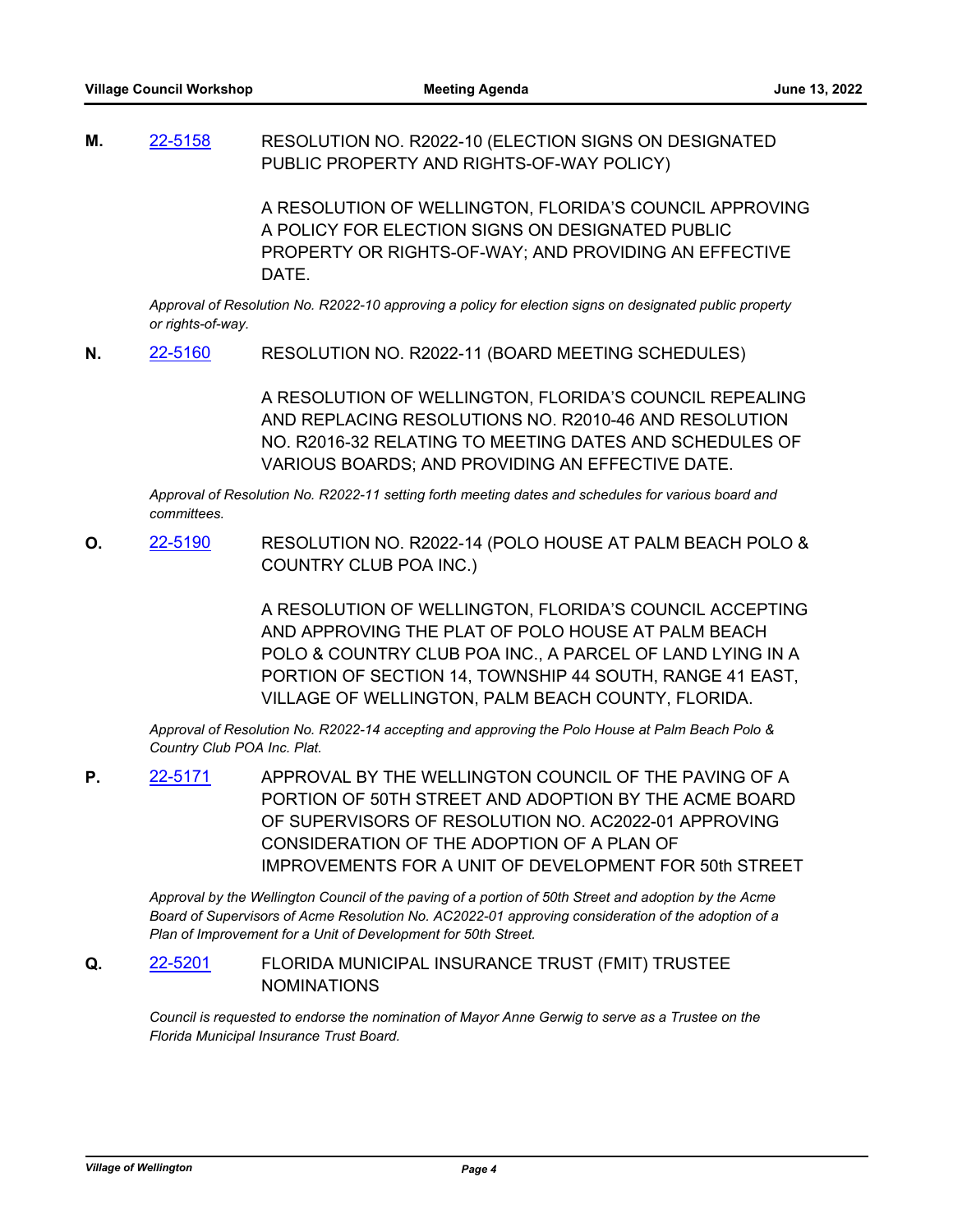**R.** [22-5164](http://wellington.legistar.com/gateway.aspx?m=l&id=/matter.aspx?key=12263) RESOLUTION NO. R2022-17 (PRELIMINARY TRIM RATES FOR WELLINGTON SOLID WASTE COLLECTION AND RECYCLING ASSESSMENT)

> A RESOLUTION OF WELLINGTON, FLORIDA'S COUNCIL ADOPTING THE PRELIMINARY NON-AD VALOREM ASSESSMENT RATES FOR SOLID WASTE COLLECTION AND RECYCLING SERVICE FOR TRUTH-IN-MILLAGE ("TRIM") PURPOSES WITHIN THE JURISDICTIONAL BOUNDARIES OF WELLINGTON; AND PROVIDING AN EFFECTIVE DATE.

*Approval of Resolution No. R2022-17 setting the preliminary FY 2023 TRIM rates for solid waste collection and recycling proposed at \$220/unit for curbside service and \$170/unit for containerized service.*

**S.** [22-5204](http://wellington.legistar.com/gateway.aspx?m=l&id=/matter.aspx?key=12310) FIRST READING OF ORDINANCES AMENDING CHAPTERS 17 THROUGH 24 OF WELLINGTON'S CODE OF ORDINANCES

*Approval on First Reading of Chapters 17 through 24 of Wellington's Code of Ordinances.*

**T.** [22-5207](http://wellington.legistar.com/gateway.aspx?m=l&id=/matter.aspx?key=12314) FIRST READING OF ORDINANCE NO. 2022-24 REPEALING CHAPTER 10, CHAPTER 34, AND ALL RESERVED CHAPTERS OF THE CODE OF ORDINANCES

*Approval of Ordinance No. 2022-24 repealing Chapter 10, Chapter 34, and all reserved chapters of the Code of Ordinances on first reading.*

**U.** [22-5192](http://wellington.legistar.com/gateway.aspx?m=l&id=/matter.aspx?key=12294) RESOLUTION NO. R2022–12 (LOTIS WELLINGTON DEVELOPMENT ORDER AMENDMENT)

> A RESOLUTION OF WELLINGTON, FLORIDA'S COUNCIL, FOR A DEVELOPMENT ORDER AMENDMENT (PETITION NUMBER 2021-0001-DOA) FOR CERTAIN PROPERTY, KNOWN AS LOTIS WELLINGTON, A MIXED-USE PROJECT, TOTALING 64.02 ACRES, MORE OR LESS, LOCATED ON THE WEST SIDE OF STATE ROAD 7, APPROXIMATELY HALF A MILE NORTH OF FOREST HILL BOULEVARD, AS MORE SPECIFICALLY DESCRIBED HEREIN; APPROVING MODIFIED CONDITIONS OF APPROVAL OF THE APPROVED MASTER PLAN AND CONDITIONAL USES, INCLUDING THE MODIFICATION OF USE SQUARE FEET LIMITATIONS, CERTIFICATE OF OCCUPANCY THRESHOLDS, AND DELETING THE FINANCIAL INSTITUTION WITH DRIVE-THRU CONDITIONAL USE; PROVIDING A CONFLICTS CLAUSE; PROVIDING A SEVERABILITY CLAUSE; AND PROVIDING AN EFFECTIVE DATE.

*Approval of Resolution No. R2022-12, a Development Order Amendment (DOA) to modify conditions of approval of Resolution No. R2020-48, approving the Master Plan and Conditional Uses for the 64-acre mixed-use project known as Lotis Wellington.*